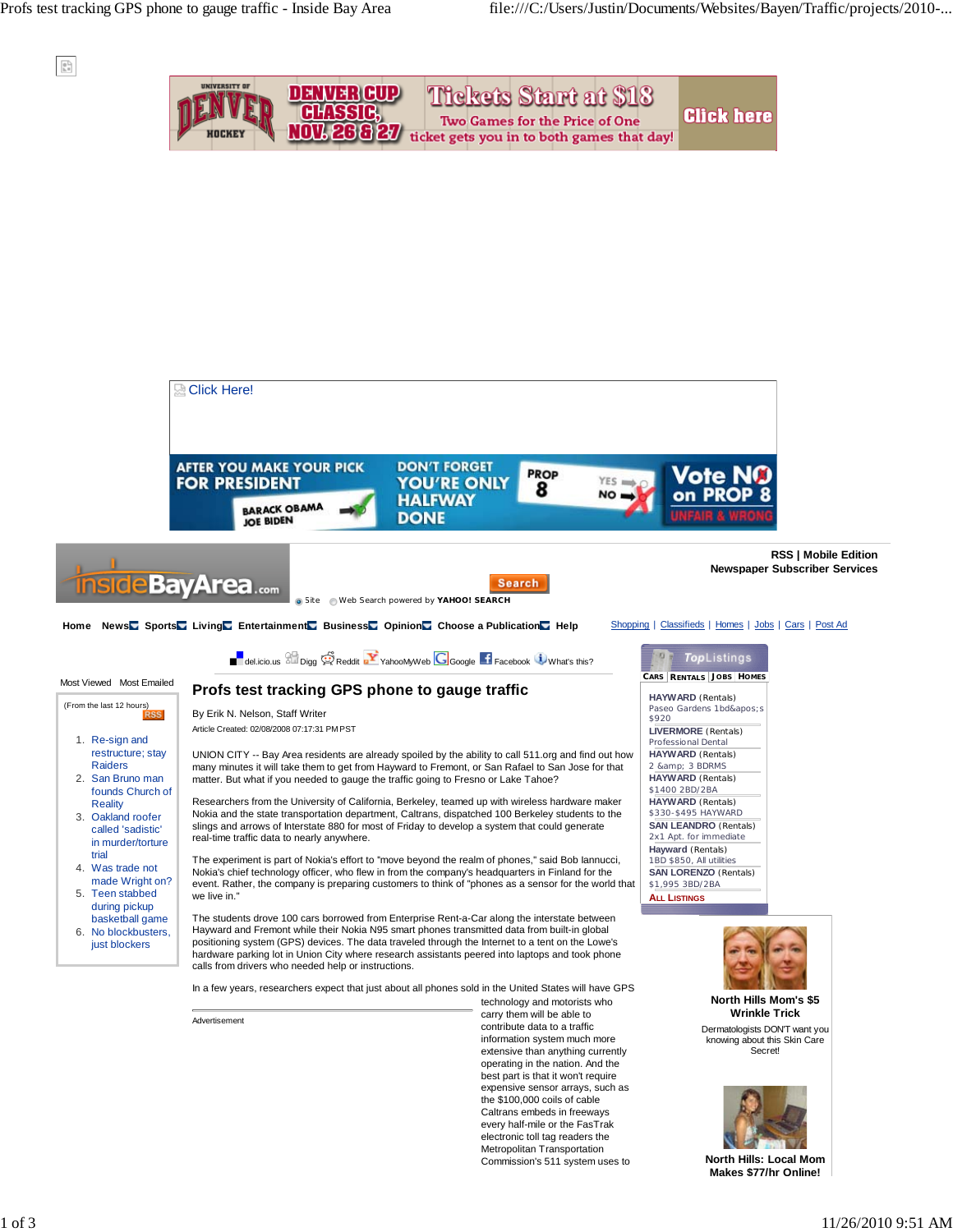currently monitor traffic congestion in the Bay Area.

The existing systems ''are expensive to deploy, they are expensive to maintain and they only cover a limited area of roadway,'' said Alexandre Bayen, the assistant professor of civil and environmental engineering who ran the experiment.

The new phone system, like the FasTrak transponder-based system now in use, raises serious issues of privacy, said Lauren Weinstein, founder of the Woodland Hills-based Privacy Forum.

''I'm not saying you shouldn't do something like this, I'm saying people need to be informed about what's done with the data," Weinstein said, "You need to ask if its being collected and how long is it going to be archived.'' Some motorists have been suspicious of how they might be tracked with FasTrak tags, suspicions that were confirmed last June when records requested by MediaNews showed that the Metropolitan Transportation Commission released electronic toll payers' bridge crossing records in civil court proceedings.

''''This same technology,''

Weinstein warned, "with nothing but a policy decision, could be used in the same way as red light cameras.''

Bayen agreed that privacy is paramount, saying that the new system would scramble the actual identification numbers of cell phones and once a vehicle's progress was recorded, that bit of information would be discarded.

''From a privacy standpoint, the less information given, the better,'' he said. ''Cell phone users will have the option to turn off the service if they don't want to use it or they don't want their data sent.'' Even so, Weinstein said users of the system need to be informed that a judge's order could well force the purveyors of the traffic information to alter those protections and start collecting more specific data on wireless users.

Reach Erik Nelson at enelson@bayareanewsgroup.com or 510-208-6410 and read the Capricious Commuter blog at www.InsideBayArea.com.

**Print** Email **Return to Top** 

| Comments                                                                                                 |
|----------------------------------------------------------------------------------------------------------|
| Please keep your comments respectful of others by avoiding name-calling and other inappropriate remarks. |
| FAQ: About article commenting                                                                            |
| <b>Recent Comments</b>                                                                                   |
|                                                                                                          |
| Post Your Comment                                                                                        |

## **Forgive Credit Card Debt**

New Credit Laws Allow North Hills Consumers to Reduce Debt up to 60%...